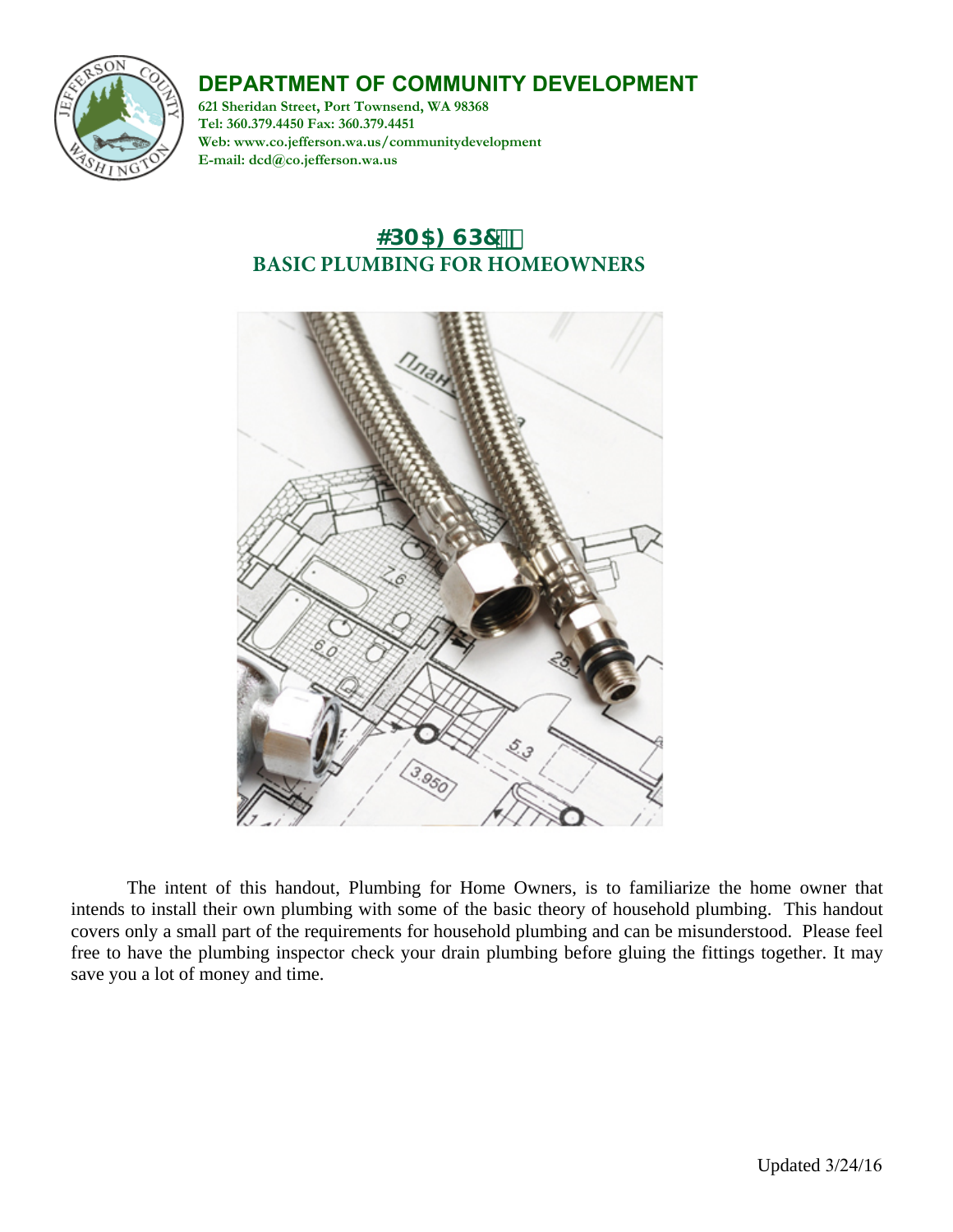# P-TRAPS



**The weir of a p-trap must be below the top of the opening in the fitting that connects it to it's vent.** 





# **Horizontal Length of Trap Arms**

**(Except for water closets and similar fixtures)\*** 

| <b>Trap Arm</b><br>Pipe Size (I.D.) | <b>Distance Trap</b><br>to Vent |  |
|-------------------------------------|---------------------------------|--|
|                                     | Max. Min.                       |  |
|                                     |                                 |  |
|                                     |                                 |  |
|                                     |                                 |  |
|                                     |                                 |  |
|                                     |                                 |  |

 $*$  The length of Water closet (toilet) trap arms<br>is measured from the floor flange to the is measured from the floor flange to the inner edge of it's vent. Developed length shall not exceed 6'.



2 Updated 3/24/16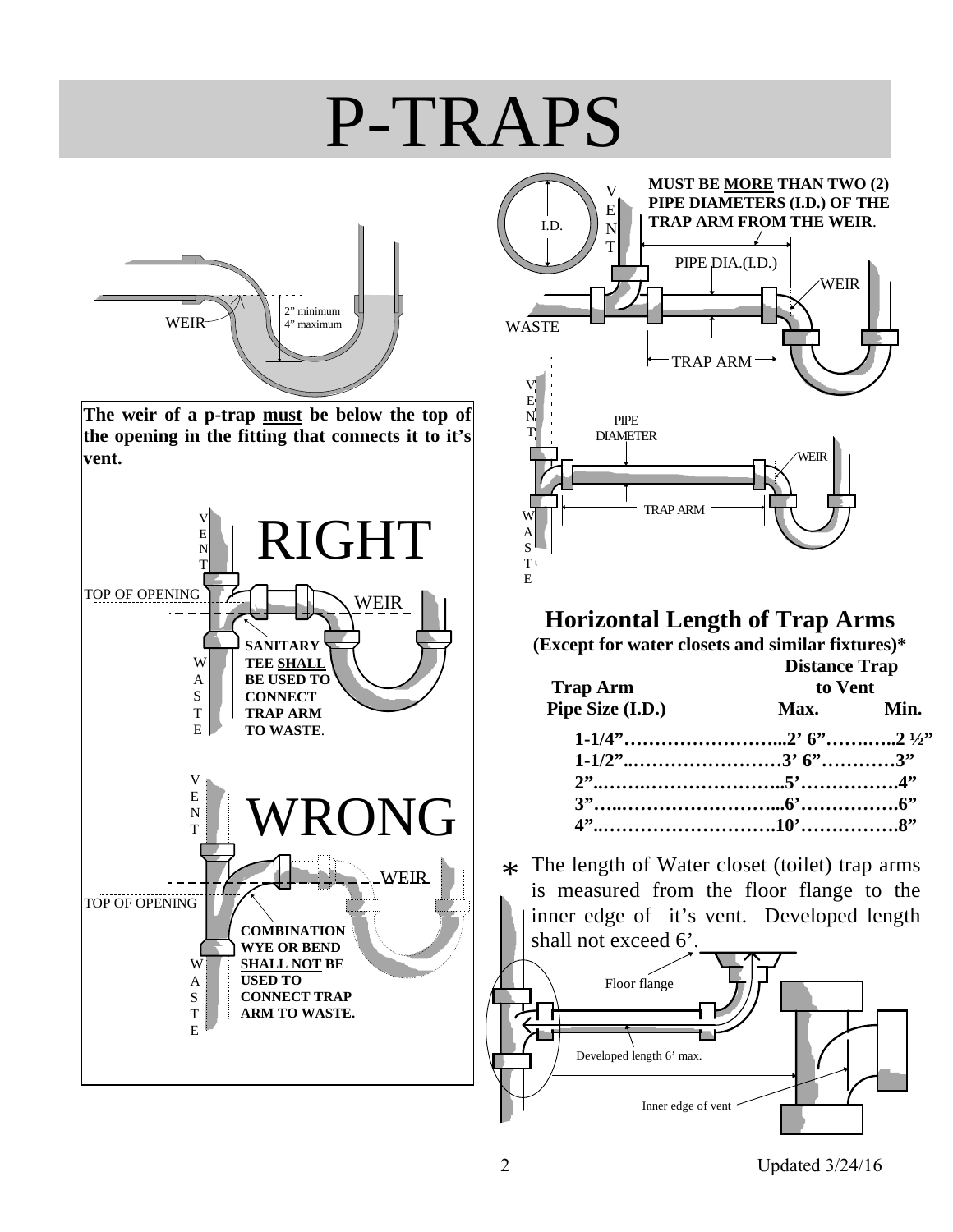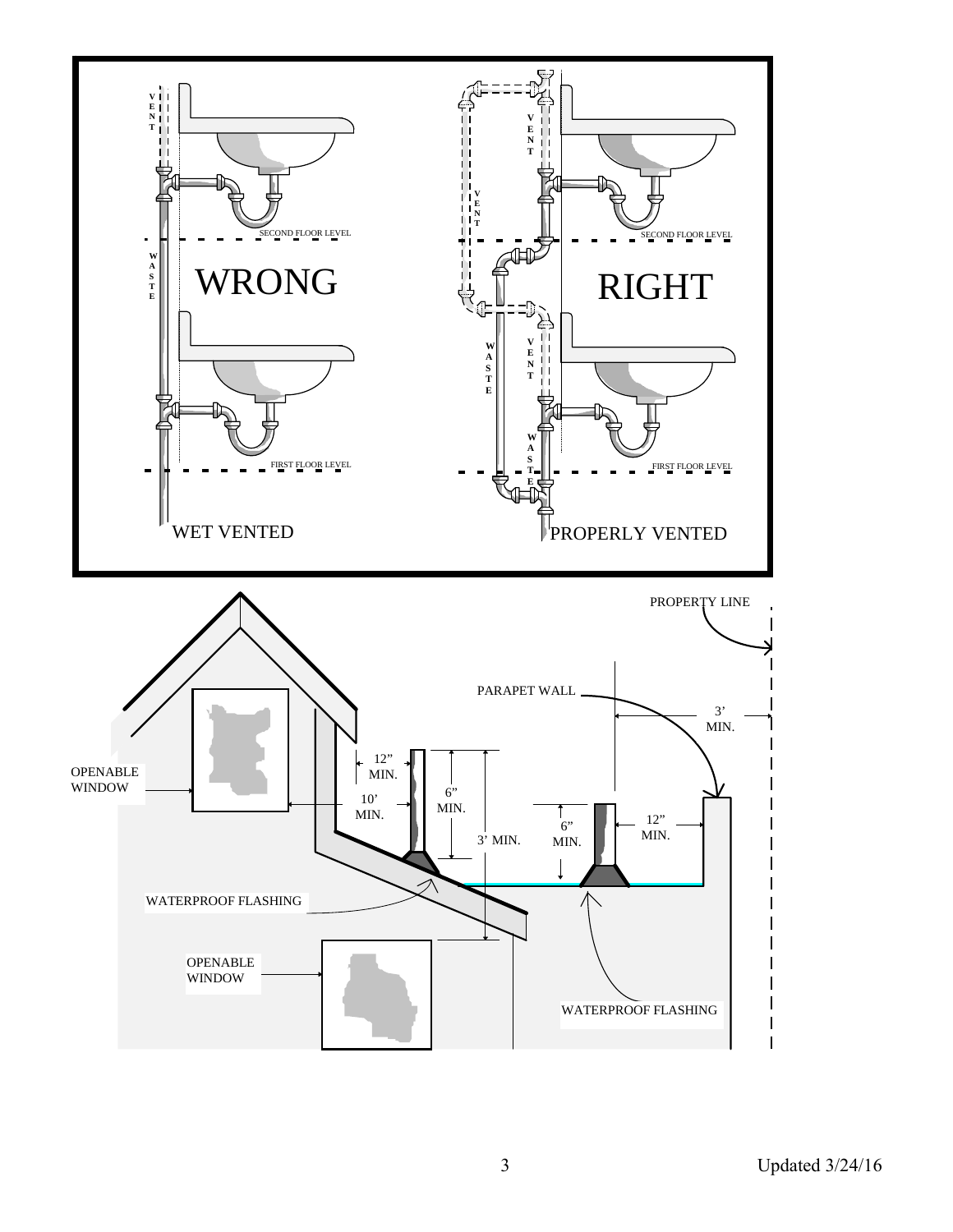

- A. 3"closet flange (toilet)
- B. 3" drain
- C. 3" bend
- D. 3" x 3" x 2" san-t
- E.  $2$ " vent
- F. 1 ½" cleanout
- G. 1 ½" p-trap
- H. 3" x 3" x 2" combination wye and 1/8 bend
- I.  $2$ " san-t
- J.  $1\frac{1}{2}$ " vent
- K. 2" drain for kitchen sinks, 1 ½" drain for lavatory
- L. 2" p-trap for showers & laundry,  $1\frac{1}{2}$ " p-traps for bath tubs & sinks
- M. 2" drain
- N. 2" shower drain with strainer
- O. 3" two way clean-out tee
- P. 3" to 4" adapter (if needed)
- Q. 3" or 4" drain line to sewer or septic tank
- R. 1 ½" san-t
- S. 2" x 2" x 1 ½" san-t

The aggregate cross-sectional area of the vents that extend through the roof to the atmosphere shall not be less than that of the largest drain pipe within the structure.

Note: Different suppliers use different names for their parts.

4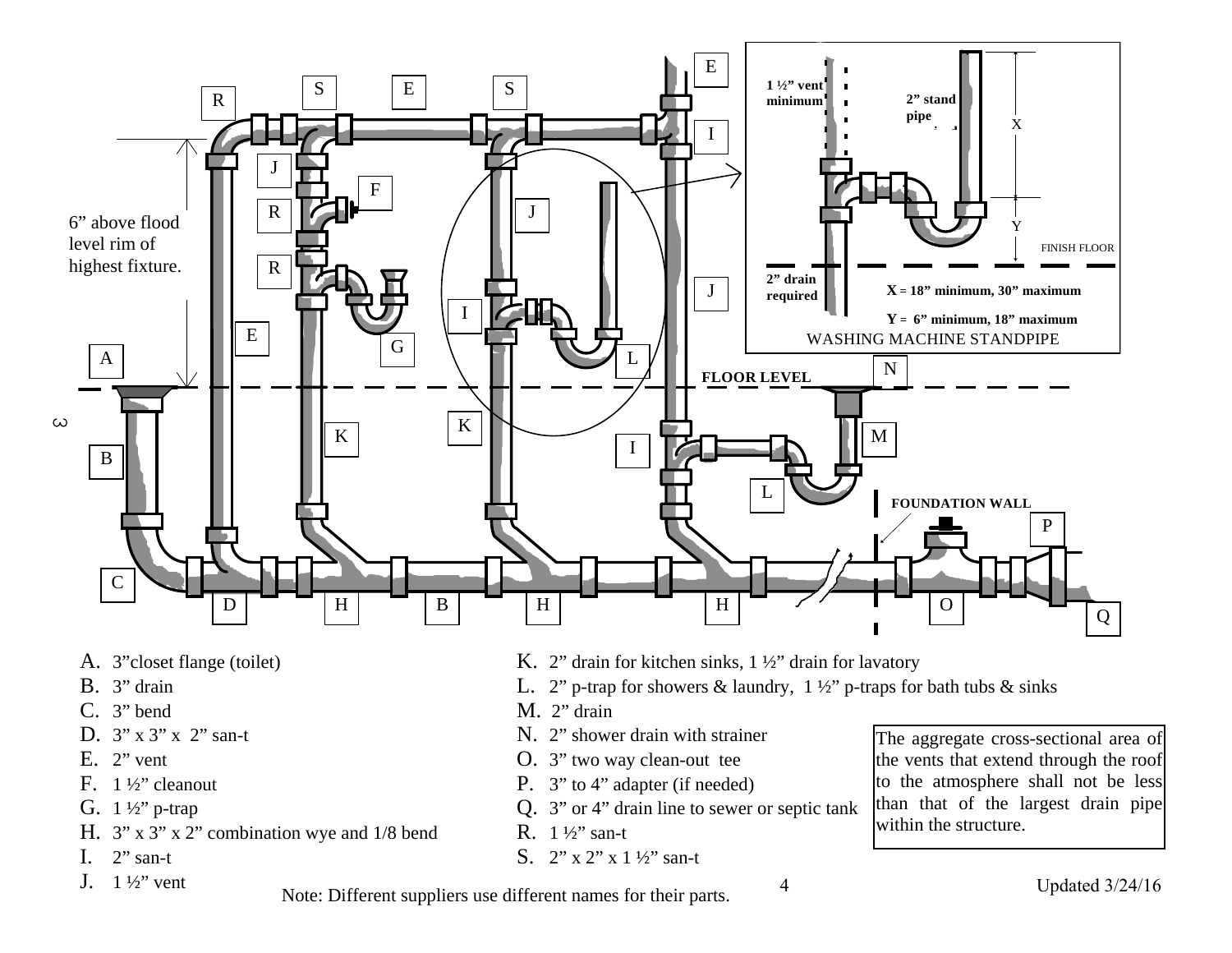

5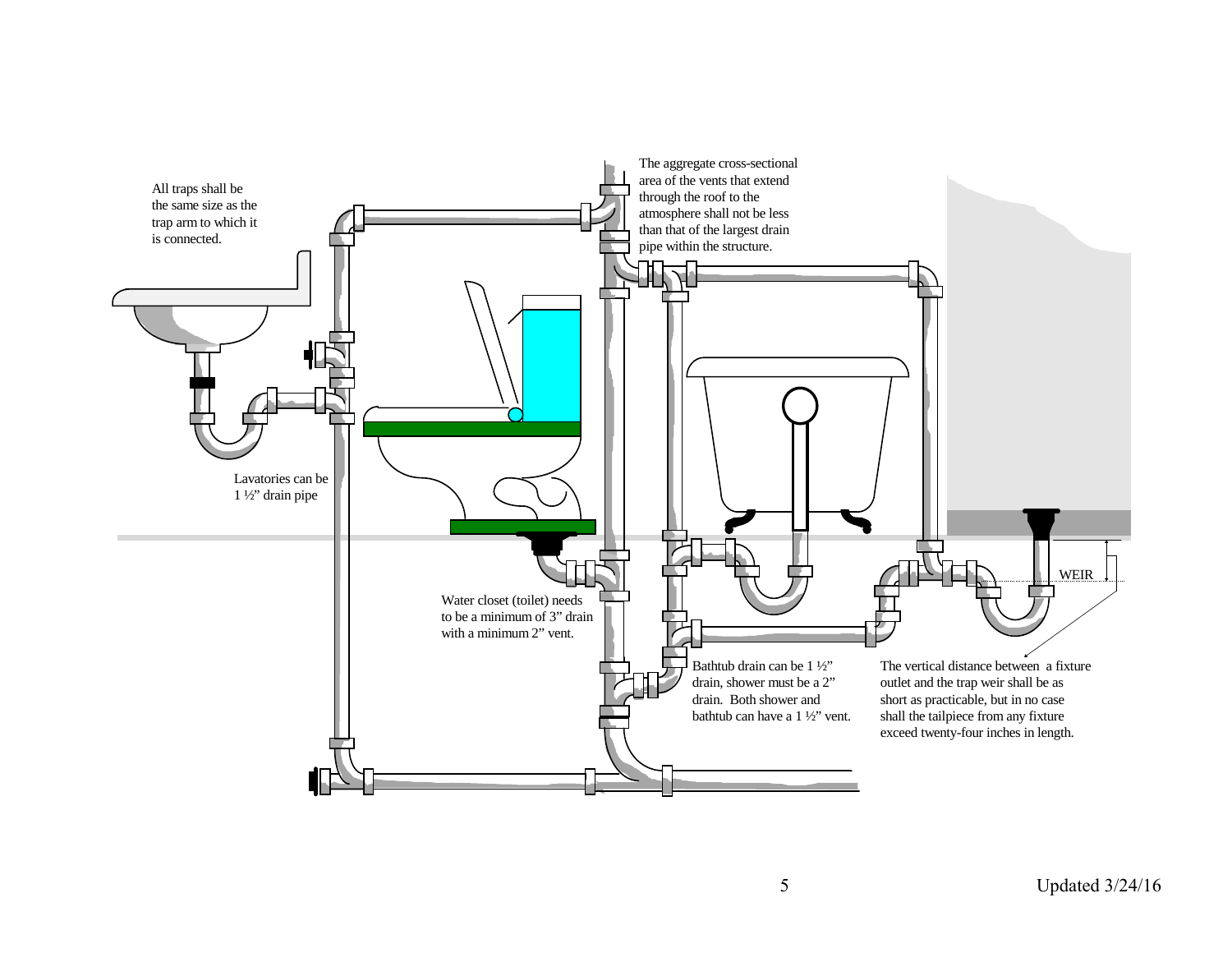

### **SPECIAL VENTING FOR ISLAND FIXTURES**

Traps for island sinks and similar equipment shall be roughed in above the floor and may be vented be extending the vent as high as possible, but not less than drain board height. The vent is then returned downward and connected to the horizontal sink drain immediately downstream from the vertical fixture drain.

The returned vent shall be connected to the horizontal drain through a wye-branch fitting (see "b" in figure above) and shall in addition be provided with a foot vent taken off the vertical fixture vent by means of a wye-branch fitting immediately below the floor. This foot vent extends to the nearest partition and thence through the roof to the open air, or may be connected to the other vents at a point not less than six (6) inches above the flood level rim of the fixture served.

## **DOMESTIC DISHWASHING MACHINE**

No domestic dishwashing machine shall be directly connected to a drainage system or food waste disposer without the use of an approved dishwasher **airgap device** or fitting on the discharge side of the dishwashing machine. Listed airgaps shall be installed with the flood level (FL) marking at or above the flood level of the sink or drainboard, whichever is higher.